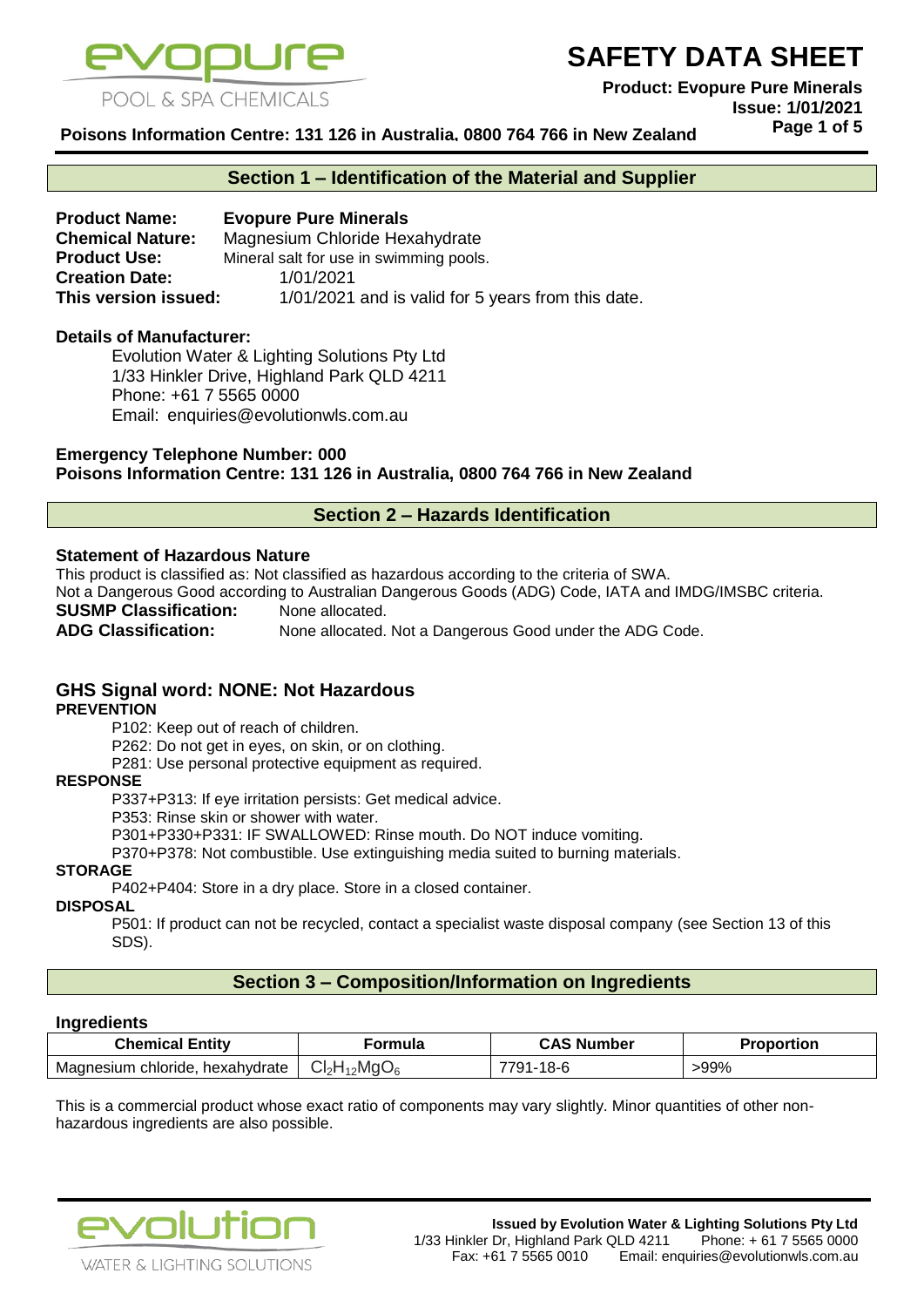

**Product: Evopure Pure Minerals Issue: 1/01/2021 Page 2 of 5**

**Poisons Information Centre: 131 126 in Australia, 0800 764 766 in New Zealand**

## **Section 4 – First Aid Measures**

**General Information:** You should call The Poisons Information Centre if you feel that you may have been poisoned, burned or irritated by this product. The number is 131 126 from anywhere in Australia (0800 764 766 in New Zealand) and is available at all times. Have this SDS with you when you call.

**Inhalation:** First aid is not generally required. If in doubt, contact a Poisons Information Centre or a doctor.

**Skin Contact:** Gently brush away excess particles. Irritation is unlikely. However, if irritation does occur, flush with lukewarm, gently flowing water for 5 minutes or until chemical is removed.

**Eye Contact:** Quickly and gently brush particles from eyes. No effects expected. If irritation does occur, flush contaminated eye(s) with lukewarm, gently flowing water for 5 minutes or until the product is removed. Obtain medical advice if irritation becomes painful or lasts more than a few minutes. Take special care if exposed person is wearing contact lenses.

**Ingestion:** If product is swallowed or gets in mouth, do NOT induce vomiting; wash mouth with water and give some water to drink. If symptoms develop, or if in doubt contact a Poisons Information Centre or a doctor.

## **Section 5 – Fire Fighting Measures**

**Hazchem Code:** Not applicable.

**Suitable Extinguishing Media:** If material is involved in a fire use water fog (or if unavailable fine water spray), alcohol resistant foam, standard foam, dry agent (carbon dioxide, dry chemical powder).

**Specific Hazards:** Non-combustible material.

**Fire Fighting Further Advice:** Not applicable.

## **Section 6 – Accidental Release Measures**

**Small Spills:** Wear protective equipment to prevent skin and eye contamination. Avoid inhalation of vapours or dust. Wipe up with absorbent (clean rag or paper towels). Collect and seal in properly labelled containers or drums for disposal.

**Large Spills:** Clear area of all unprotected personnel. Slippery when spilt. Avoid accidents, clean up immediately. Wear protective equipment to prevent skin and eye contamination and the inhalation of dust. Work up wind or increase ventilation. Cover with damp absorbent (inert material, sand or soil). Sweep or vacuum up, but avoid generating dust. Collect and seal in properly labelled containers or drums for disposal. If contamination of crops, sewers or waterways has occurred advise local emergency services.

**Dangerous Goods - Initial Emergency Response Guide No:** Not applicable

#### **Section 7 – Handling and Storage**

**Handling:** Avoid eye contact and repeated or prolonged skin contact. Avoid inhalation of dust.

**Storage:** Store in a cool, dry, well-ventilated place and out of direct sunlight. Store away from foodstuffs. Store away from incompatible materials described in Section 10. Store away from sources of heat and/or ignition. Keep container standing upright. Keep containers closed when not in use - check regularly for spills.

## **Section 8 – Exposure Controls and Personal Protection**

**National Occupational Exposure Limits:** No value assigned for this specific material by Safe Work Australia.

**Biological Limit Values:** As per the "National Model Regulations for the Control of Workplace Hazardous Substances (Safe Work Australia)" the ingredients in this material do not have a Biological Limit Allocated.

**Engineering Measures:** Natural ventilation should be adequate under normal use conditions.

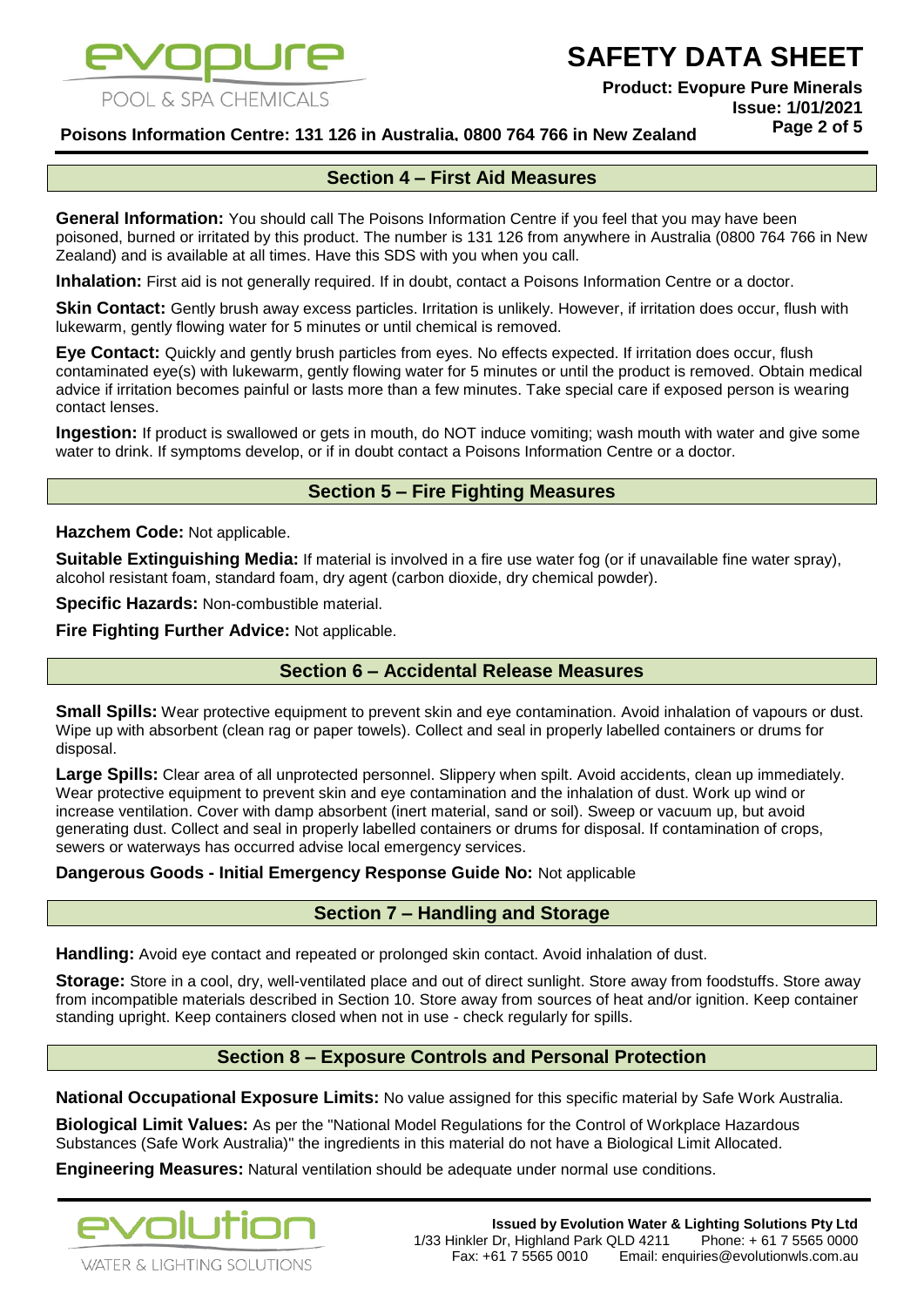

**Product: Evopure Pure Minerals Issue: 1/01/2021 Page 3 of 5**

## **Poisons Information Centre: 131 126 in Australia, 0800 764 766 in New Zealand**

#### **Personal Protection Equipment:** SAFETY SHOES, OVERALLS, GLOVES, SAFETY GLASSES.

Personal protective equipment (PPE) must be suitable for the nature of the work and any hazard associated with the work as identified by the risk assessment conducted.

Wear safety shoes, overalls, gloves, safety glasses. Available information suggests that gloves made from nitrile rubber should be suitable for intermittent contact. However, due to variations in glove construction and local conditions, the user should make a final assessment. Always wash hands before smoking, eating, drinking or using the toilet. Wash contaminated clothing and other protective equipment before storing or re-using.

**Hygiene Measures:** Keep away from food, drink and animal feeding stuffs. When using do not eat, drink or smoke. Wash hands prior to eating, drinking or smoking. Avoid contact with clothing. Avoid eye contact and repeated or prolonged skin contact. Avoid inhalation of dust. Ensure that eyewash stations and safety showers are close to the workstation location.

#### **Section 9 – Physical and Chemical Properties**

Form: **Form:** Crystalline Solid **Colour:** Colourless, white or brown **Odour:** Odourless **Solubility:** 167g/100mL (20°C) **Specific Gravity:** 1.57 **Relative Vapour Density (air=1):** Not applicable **Vapour Pressure (20 °C):** Not applicable **Flash Point (°C):** Not applicable **Flammability Limits (%):** Not applicable **Autoignition Temperature (°C):** Not applicable **Melting Point/Range (°C):** 118 **Boiling Point/Range (°C):** No data available **Decomposition Point (°C):** >118 **pH:** No data available **Viscosity:** Not applicable

#### **Section 10 – Stability and Reactivity**

**Chemical Stability:** This material is thermally stable when stored and used as directed.

**Conditions to Avoid:** Elevated temperatures and sources of ignition.

**Incompatible Materials: Oxidising agents.** 

**Hazardous Decomposition Products:** Oxides of carbon and nitrogen, smoke and other toxic fumes.

**Hazardous Reactions:** No known hazardous reactions.

## **Section 11 – Toxicological Information**

No adverse health effects expected if the product is handled in accordance with this Safety Data Sheet and the product label. Symptoms or effects that may arise if the product is mishandled and overexposure occurs are:

#### **Acute Effects**

**Inhalation:** Material may be an irritant to mucous membranes and respiratory tract.

**Skin contact:** Contact with skin may result in irritation.

**Ingestion:** Swallowing can result in nausea, vomiting and irritation of the gastrointestinal tract.

**Eye contact:** May be an eye irritant. Exposure to the dust may cause discomfort due to particulate nature. May cause physical irritation to the eyes.

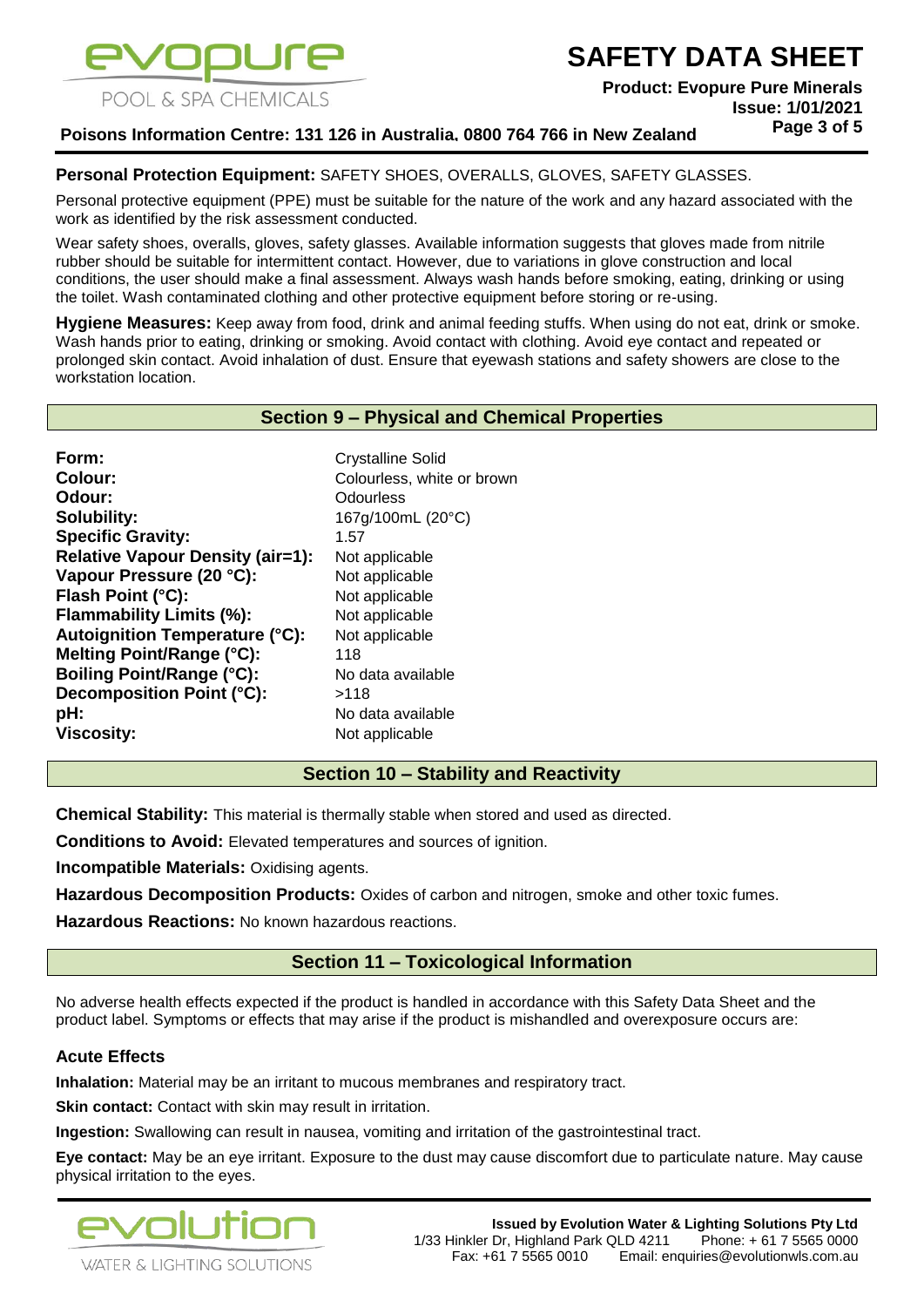

**Product: Evopure Pure Minerals Issue: 1/01/2021**

**Page 4 of 5**

## **Poisons Information Centre: 131 126 in Australia, 0800 764 766 in New Zealand**

#### **Acute Toxicity**

**Inhalation:** This material has been classified as non-hazardous. Acute toxicity estimate (based on ingredients):  $LC50 > 5$  ma/L

**Skin contact:** This material has been classified as non-hazardous. Acute toxicity estimate (based on ingredients): >2,000 mg/Kg bw

**Ingestion:** This material has been classified as non-hazardous. Acute toxicity estimate (based on ingredients): >2,000 mg/Kg bw

**Corrosion/Irritancy:** Eye: this material has been classified as not corrosive or irritating to eyes. Skin: this material has been classified as not corrosive or irritating to skin.

**Sensitisation:** Inhalation: this material has been classified as not a respiratory sensitiser. Skin: this material has been classified as not a skin sensitiser.

**Aspiration hazard:** This material has been classified as non-hazardous.

**Specific target organ toxicity (single exposure):** This material has been classified as non-hazardous.

#### **Chronic Toxicity**

**Mutagenicity:** This material has been classified as non-hazardous.

**Carcinogenicity:** This material has been classified as non-hazardous.

**Reproductive toxicity (including via lactation):** This material has been classified as non-hazardous.

**Specific target organ toxicity (repeat exposure):** This material has been classified as non-hazardous.

## **Section 12 – Ecological Information**

Avoid contaminating waterways.

**Acute Aquatic Hazard:** This material has been classified as non-hazardous. Acute toxicity estimate (based on ingredients): >100 mg/L

**Long-term Aquatic Hazard:** This material has been classified as non-hazardous. Non-rapidly or rapidly degradable substance for which there are adequate chronic toxicity data available OR in the absence of chronic toxicity data, Acute toxicity estimate (based on ingredients): >100 mg/L, where the substance is not rapidly degradable and/or BCF  $<$  500 and/or log Kow  $<$  4.

**Ecotoxicity:** No information available.

**Persistence and Degradability:** No information available.

**Bioaccumulative Potential:** No information available.

**Mobility:** No information available.

## **Section 13 – Disposal Considerations**

**Disposal Methods and Containers:** Dispose according to applicable local and state government regulations.

**Special Precautions for Landfill or Incineration**: Consult your state Land Waste Management Authority for more information.

## **Section 14 – Transport Information**

This product is not classified as a Dangerous Good by ADG, IATA or IMDG/IMSBC criteria. No special transport conditions are necessary unless required by other regulations.